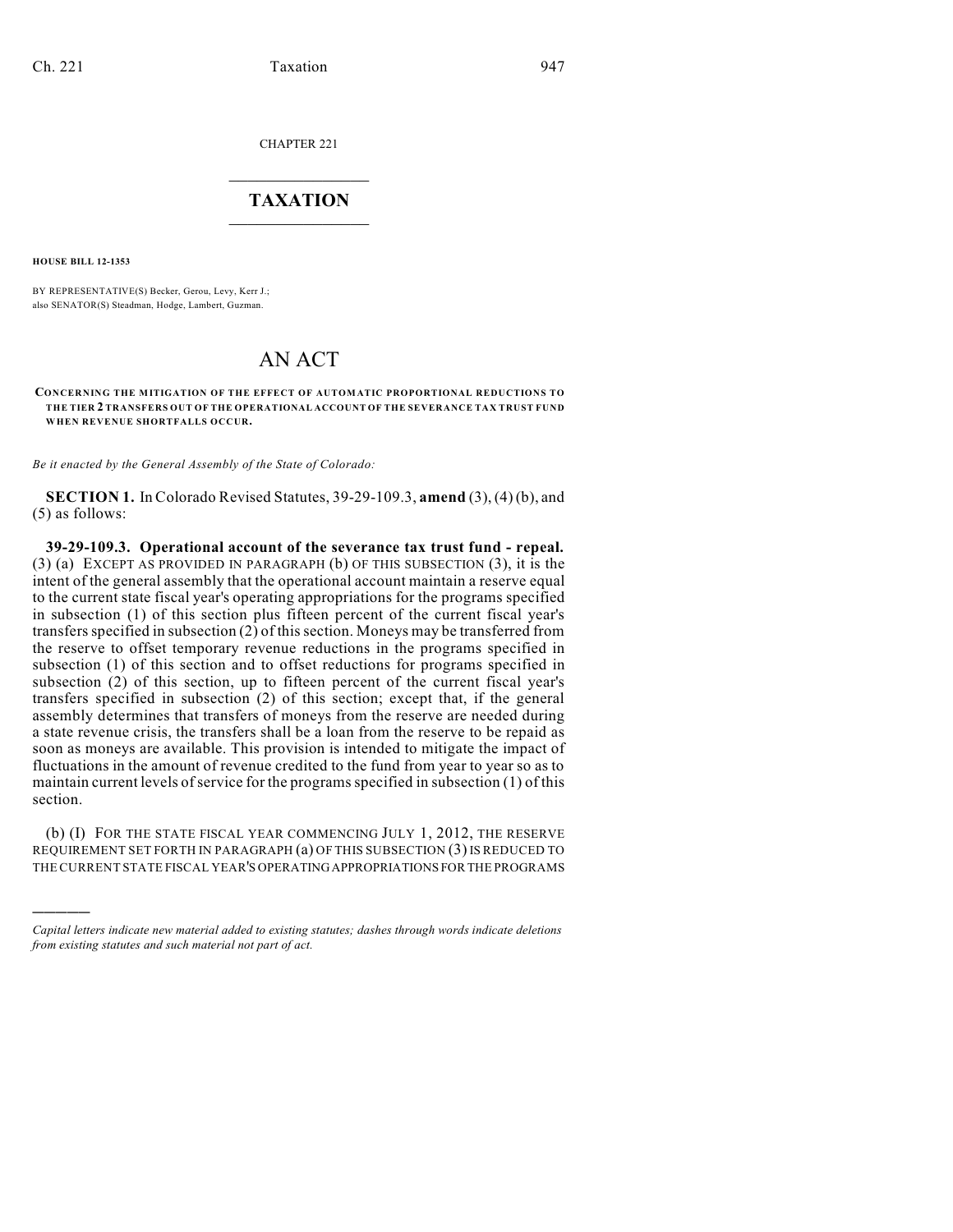#### 948 Taxation Ch. 221

SPECIFIED IN SUBSECTION (1) OF THIS SECTION MINUS ONE MILLION DOLLARS, PLUS FIFTEEN PERCENT OF THE CURRENT FISCAL YEAR'S TRANSFERS SPECIFIED IN SUBSECTION (2) OF THIS SECTION.

### (II) THIS PARAGRAPH (b) IS REPEALED, EFFECTIVE JULY 1, 2014.

(4) (b) (I) If the revenue estimate prepared by the staff of the legislative council in December or March JUNE of any fiscal year indicates that the amount of severance tax revenues TO BE credited to the operational account IN THE NEXT FISCAL YEAR as specified in section 39-29-109 (2) (b) is insufficient for the state treasurer to make the transfers set forth in subsection (2) of this section and to meet the reserve requirement specified in subsection (3) of this section, all transfers scheduled to be made on  $\frac{1}{2}$  and  $\frac{1}{2}$  or April 1 of the fiscal year JULY 1 shall be proportionally reduced. to ensure that the reserve required by subsection  $(3)$  of this section remains fully funded; except that the fifteen percent of the current fiscal year's transfers specified as part of the reserve set forth in subsection (3) of this section shall be used to offset any proportional reduction required by this section in any fiscal year. THE JULY 1 proportional reductions REDUCTION shall be calculated based on the size of the annual transfers as specified in subsection (2) of this section AND SHALL BE MADE TO THE EXTENT NECESSARY TO COVER FORTY PERCENT OF THE PROJECTED SHORTFALL BETWEEN TOTAL MONEYS AVAILABLE IN THE OPERATIONAL ACCOUNT AND THE SUM OF THE TOTAL OPERATING APPROPRIATIONS FOR THE PROGRAMS SPECIFIED IN SUBSECTION (1) OF THIS SECTION, THE TOTAL FISCAL YEAR'S TRANSFERS SPECIFIED IN SUBSECTION (2) OF THIS SECTION, AND THE RESERVE REQUIREMENT SPECIFIED IN SUBSECTION (3) OF THIS SECTION; EXCEPT THAT UP TO ONE-THIRD OF THE FIFTEEN PERCENT OF THE CURRENT FISCAL YEAR'S TRANSFERS SPECIFIED AS PART OF THE RESERVE SET FORTH IN SUBSECTION (3) OF THIS SECTION SHALL BE USED TO OFFSET ANY PROPORTIONAL REDUCTION REQUIRED BY THIS SUBPARAGRAPH (I) IN ANY FISCAL YEAR.

(II) IF THE REVENUE ESTIMATE PREPARED BY THE STAFF OF THE LEGISLATIVE COUNCIL IN DECEMBER OF ANY FISCAL YEAR INDICATES THAT THE AMOUNT OF SEVERANCE TAX REVENUES CREDITED TO THE OPERATIONAL ACCOUNT AS SPECIFIED IN SECTION 39-29-109 (2) (b) IS INSUFFICIENT FOR THE STATE TREASURER TO MAKE THE TRANSFERS SET FORTH IN SUBSECTION (2) OF THIS SECTION AND TO MEET THE RESERVE REQUIREMENT SPECIFIED IN SUBSECTION (3) OF THIS SECTION, ALL TRANSFERS SCHEDULED TO BE MADE ON JANUARY 4 OF THE FISCAL YEAR SHALL BE PROPORTIONALLY REDUCED. THE JANUARY 4 PROPORTIONAL REDUCTION SHALL BE CALCULATED BASED ON THE SIZE OF THE ANNUAL TRANSFERS AS SPECIFIED IN SUBSECTION (2) OF THIS SECTION AND SHALL BE MADE TO THE EXTENT NECESSARY TO COVER SEVENTY PERCENT OF THE PROJECTED SHORTFALL BETWEEN TOTAL MONEYS AVAILABLE IN THE OPERATIONAL ACCOUNT AND THE SUM OF THE TOTAL OPERATING APPROPRIATIONS FOR THE PROGRAMS SPECIFIED IN SUBSECTION (1) OF THIS SECTION, THE TOTAL FISCAL YEAR'S TRANSFERS SPECIFIED IN SUBSECTION (2) OF THIS SECTION, AND THE RESERVE REQUIREMENT SPECIFIED IN SUBSECTION (3) OF THIS SECTION; EXCEPT THAT UP TO ONE-THIRD OF THE FIFTEEN PERCENT OF THE CURRENT FISCAL YEAR'S TRANSFERS SPECIFIED AS PART OF THE RESERVE SET FORTH IN SUBSECTION (3) OF THIS SECTION SHALL BE USED TO OFFSET ANY PROPORTIONAL REDUCTION REQUIRED BY THIS SUBPARAGRAPH (II) IN ANY FISCAL YEAR.

(III) IF THE REVENUE ESTIMATE PREPARED BY THE STAFF OF THE LEGISLATIVE